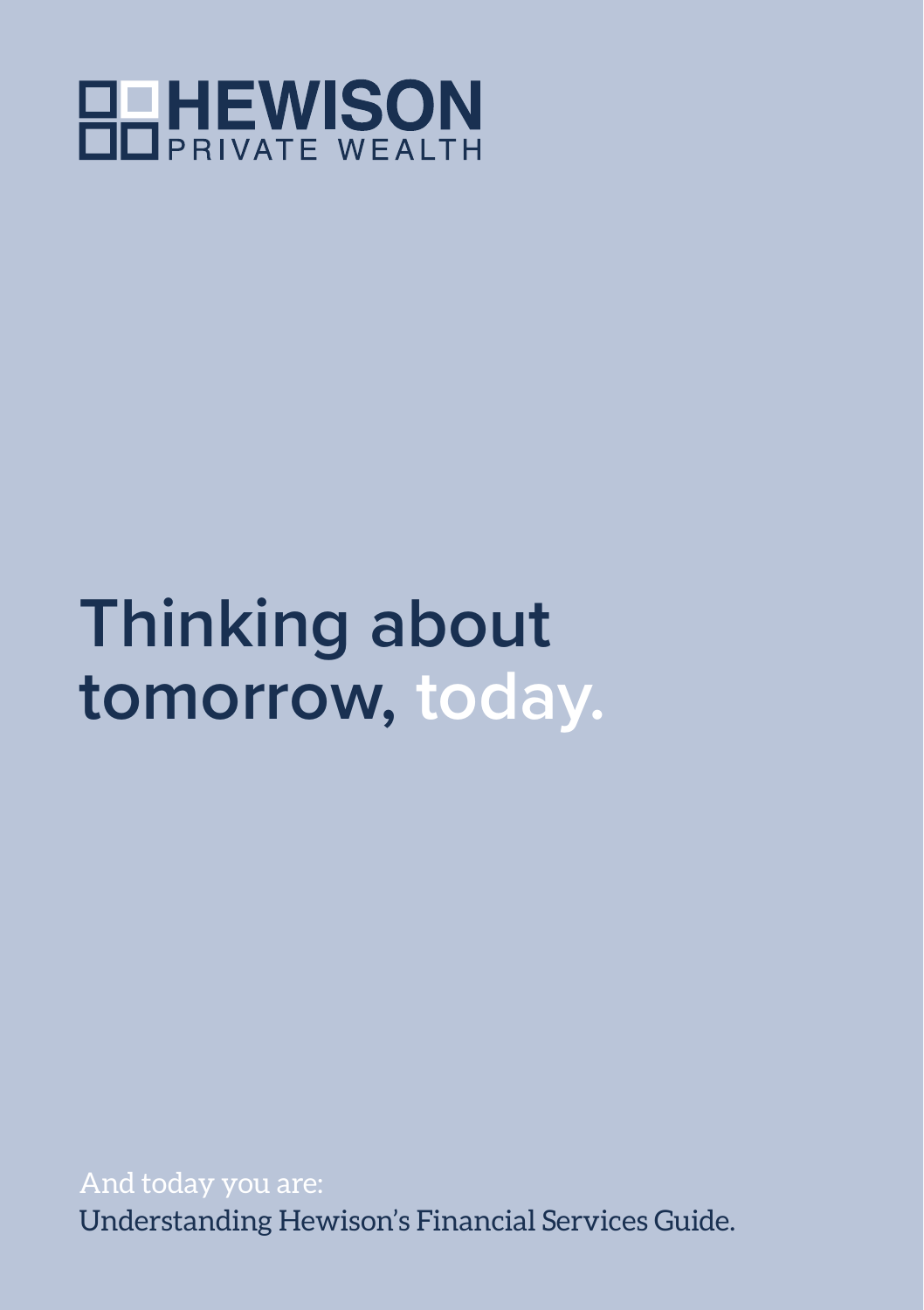#### Understanding Financial Services

This document will assist in deciding whether to use our financial services. It will cover the most frequently asked questions, as well as the pricing of our services. Should you have any further questions on our services or operation, please don't hesitate to ask.

If we provide you with personal advice, you will also be supplied with a Statement of Advice (SOA) that outlines our recommendations. A SOA typically includes information about strategy, investments, and our fees. When we recommend a product, you will also be provided with a Product Disclosure Statement (PDS), which includes information detailing the product's benefits, risk, and cost to assist you in making a decision.

If we provide you with an SOA and then go on to provide further advice, you may not be provided with an additional SOA. If this is the case, you can call or write to us and request a Record of Advice (ROA) – as long as the request is within seven (7) years from the date of the advice given.

#### Who will be responsible for the advice given to me?

Hewison & Associates Pty Ltd (trading as Hewison Private Wealth) is licensed under the Corporations Act 2001 holding Australian Financial Services license number 227185 and is the entity responsible for the advice given to you. Your adviser is a salaried employee of Hewison Private Wealth and does not receive commissions or payments from any other source.

#### Who will advise me and look after my affairs?

One of our Advisers will be introduced to you prior to your initial consultation and will be responsible for advising and looking after you on a continuing basis. Our Advisers are all tertiary and CFP® qualified and highly skilled with a singleminded determination to look after you and your future. We also have committed Client Service Managers who look after the administration of your affairs on a day-to-day basis.

### What kind of financial services are you authorised to provide and what kind of products do these services relate to?

We are authorised to provide you with strategic advice and products encompassing the following areas:

#### Services:

| Investment Structuring and Planning                                   |
|-----------------------------------------------------------------------|
| <b>Wealth Creation</b>                                                |
| <b>Risk Protection</b>                                                |
| <b>Executive Packaging &amp; Strategic Planning</b>                   |
| Cash Flow & Taxation Planning (relevant to financial planning advice) |
| <b>Retirement Planning</b>                                            |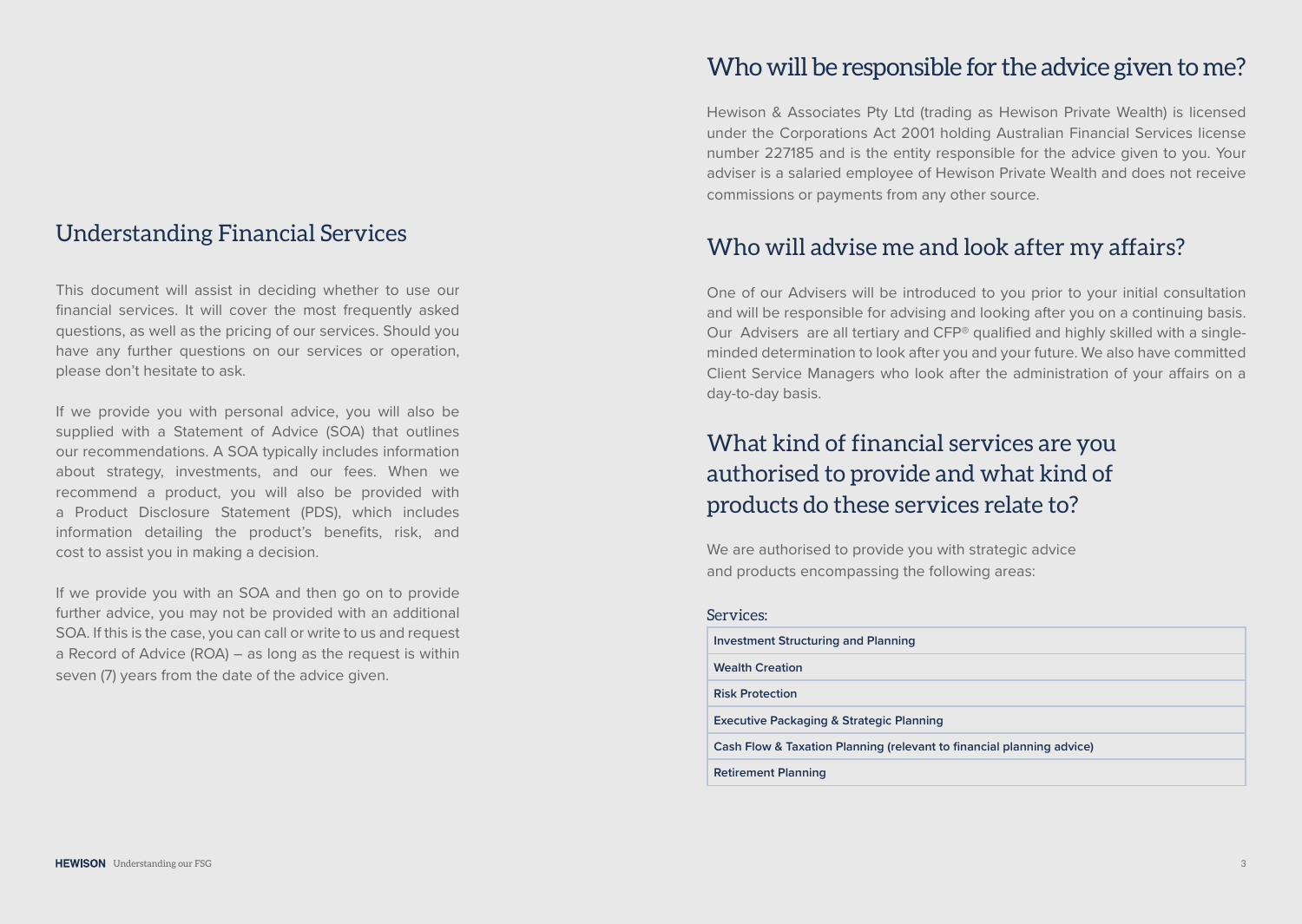#### Products:

| <b>Deposit Products</b>                        |
|------------------------------------------------|
| <b>Government Stocks, Bonds and Debentures</b> |
| <b>Life Risk Products</b>                      |
| <b>Managed Investments</b>                     |
| <b>Retirement Savings Accounts</b>             |
| <b>ASX Listed Securities</b>                   |
| <b>Superannuation including SMSF</b>           |
| <b>Gearing/Margin Lending</b>                  |
| <b>Derivatives</b>                             |

We are an award winning, independent provider of Individually Managed Accounts (IMA's). Our proven investment philosophy is primarily based on direct investments such as ASX listed shares and securities, fixed and variable interest securities, and real estate investments. We design wealth creation and retention strategies that are based on your personal objectives, and we then manage the strategy roll out on your behalf.

#### Will you give me advice that is suited to my needs and financial circumstances?

Our primary role is to develop strategies specifically tailored to achieve your desired outcomes for the future. At Hewison Private Wealth, we are passionate and committed to the mission of building and protecting your wealth and wellbeing. Our advice is ongoing and proactive to your requirements as circumstances change over time.

# What should I know about any risks of the financial products or strategies you recommend to me?

An important part of our role is to determine your financial objectives and design a strategy that is capable of achieving those objectives. It is vital that you understand any risks that are applicable to that strategy and to make adjustments where necessary.

# Who do you act for when you provide financial services to me?

We act solely for you as our client. We are truly independent and have always been a commission-free financial planning and wealth management firm. Truly independent means we're not connected to any financial institution, product or platform. We won't, nor have we ever earned a commission from any investment or recommended product. This independence provides you with the confidence that our advice is totally unbiased and based only in your best interests.

# What are your costs and how will I pay for the service?

We are a fee-based practice and do not accept commissions of any kind. Our charges may be a combination of:

- A set dollar amount or:
- A percentage of the funds that you invest.

| <b>Initial</b><br>Consultation                 | Your initial consultation will be provided free of charge.                                                                                                                                                                                                                                                                                                                                                                                                                                                                                                                                                                                                                                                                 |
|------------------------------------------------|----------------------------------------------------------------------------------------------------------------------------------------------------------------------------------------------------------------------------------------------------------------------------------------------------------------------------------------------------------------------------------------------------------------------------------------------------------------------------------------------------------------------------------------------------------------------------------------------------------------------------------------------------------------------------------------------------------------------------|
| <b>Statement of Advice</b><br>& Implementation | For the preparation of a comprehensive financial plan<br>(Statement of Advice) and its ensuing implementation<br>including associated investments and insurance<br>arrangements, you will be charged a set dollar amount<br>typically ranging from \$2,750 - \$11,000 (inclusive of GST).<br>Our initial advice charges will be invoiced to you and in<br>the event that you do not proceed with our appointment,<br>this account will be payable within seven (7) days. If you<br>do proceed, the fee will most likely be paid from your<br>portfolio account after establishment. You can ask for<br>more information about payment arrangements, including<br>details on the range of amounts or rates of remuneration. |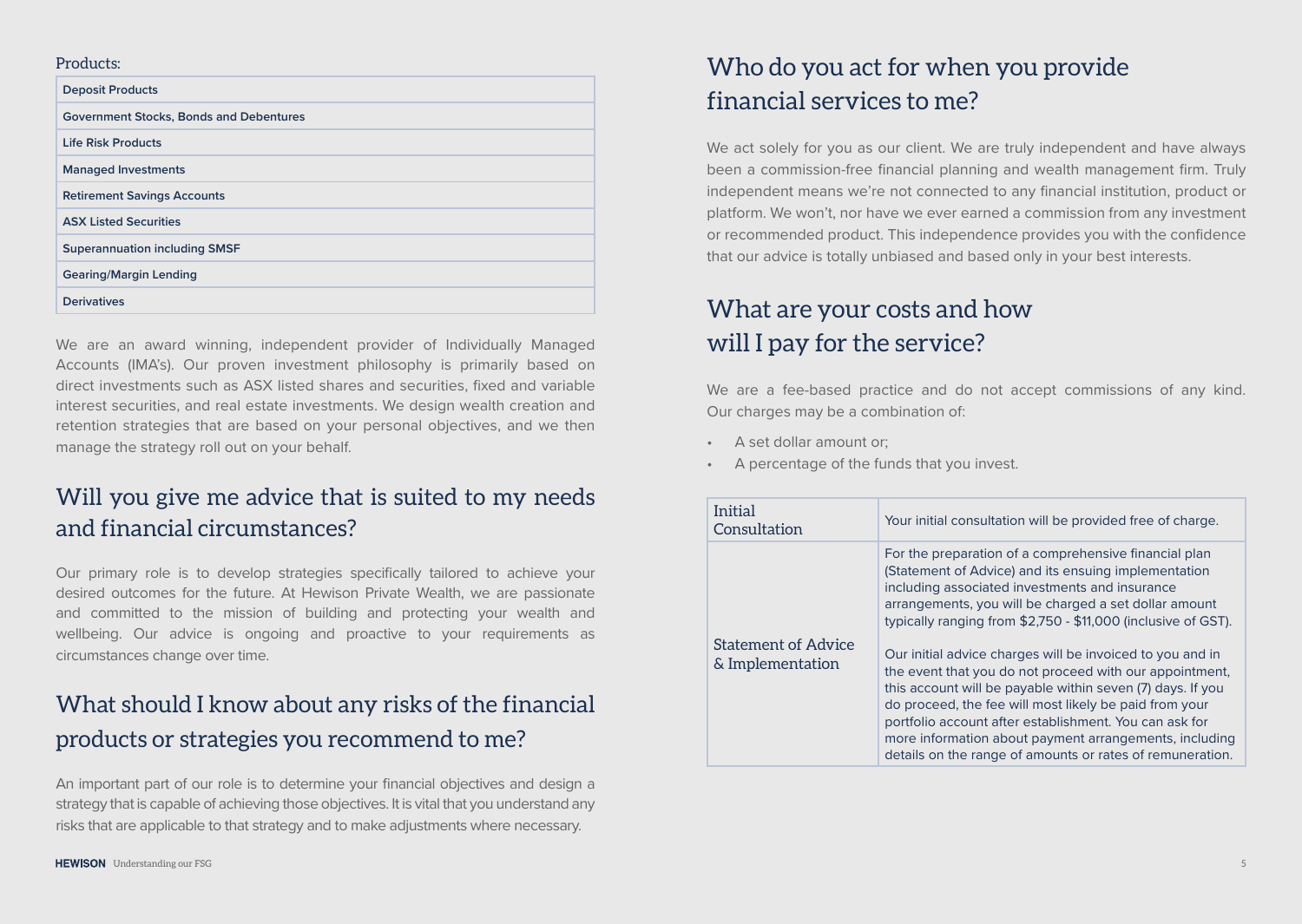|                       | Our SOA fee and our Funds Under Management fee will be<br>disclosed to you at the time Hewison Private Wealth give you<br>your personal advice. Fees will be included in the SOA.                                             |
|-----------------------|-------------------------------------------------------------------------------------------------------------------------------------------------------------------------------------------------------------------------------|
| <b>Ongoing Advice</b> | The cost of all future reviews, advice, and preparation of further<br>SOAs will be included in part of our ongoing wealth management<br>service fee.                                                                          |
|                       | Insurances are reviewed and renewed annually, ongoing<br>insurance fees are based on each individual client's<br>circumstance and requirements. These will be agreed to prior<br>to the commencement of our insurance advice. |

#### Private Client Wealth Management

We provide the management and administration of Individually Managed Accounts (IMAs). This provides the proactive management of financial strategies and the associated investments.

It also provides regular monitoring of strategies and the provision of further strategic advice as required. The administration services include the maintenance of financial records and taxation related information, provision of online account access, and year end comprehensive reporting and data upload fields for your accountant.

Our ongoing advice administration fee is calculated as an all-inclusive percentage of funds under management and is charged to your account monthly in arrears. This charge is debited automatically to your investments and is calculated on a range typically between 0.72% to 1.7% per annum subject to a minimum of \$10,000. This amount will be discussed with you by your adviser and disclosed in your statement of advice. Your adviser may review this with at your annual review. Further particulars about the administration fee can be requested from your adviser.

Fees are inclusive of GST and Securities traded on the Australian Stock Exchange will be subject to a brokerage cost that is either a flat fee or a percentage of trade. We will advise brokerage costs prior to making the trade.

#### Fees for Geared Investment

Where funds are borrowed for investment, we will quote you a fixed management fee on the borrowed amount which will be reviewed annually.

# Do you receive remuneration, commission, fees or other benefits in relation to providing financial services to me?

We do not accept commissions or any other form of benefit from third parties. In the event that Hewison Private Wealth commit to an "Initial Public Offering" (IPO) for the benefit of our clients, we may be entitled to receive a sub-underwriting fee, being a share of the primary underwriters' fee. This is not a commission and does not represent a capital cost to our clients. Our Directors, Advisers, and employees are salaried employees of Hewison Private Wealth and we do not accept commissions, or any other form of benefit from third parties.

### What information do you maintain in my file and can I examine my file?

We will maintain a complete record of all your communication, documents, and transactions for a minimum of seven (7) years. We will also maintain historical registers of all assets and transactions carried out on your behalf. These records are available to you at any time upon request.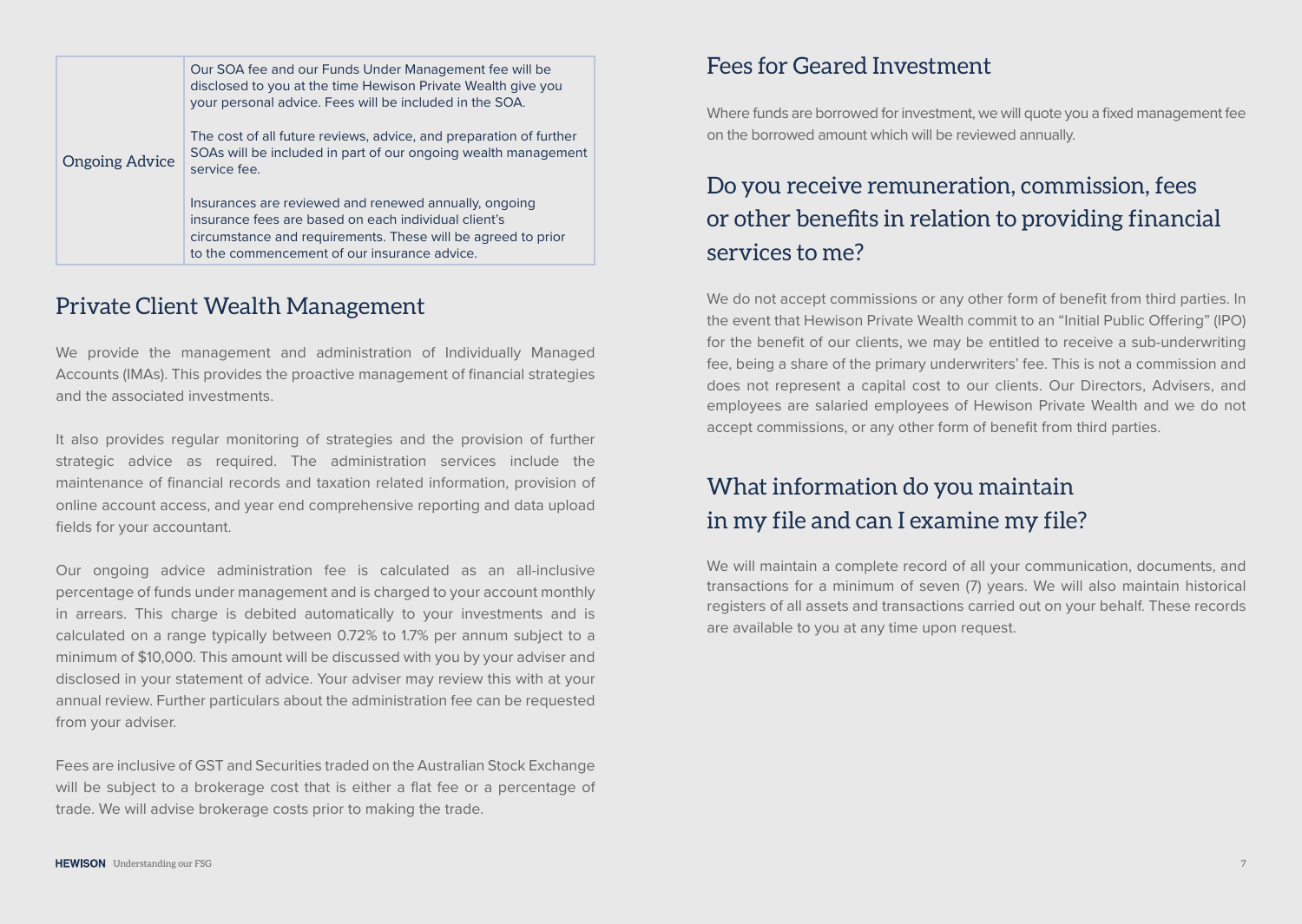# Can I provide you with instructions and tell you how I wish to instruct you to buy or sell my financial products?

Of course. You may specify how you would like to give us instructions, for example, by telephone, email or other means. In the event that you instruct us to purchase a product that is not recommended by us, we will expect you to sign an indemnity acknowledging this request.

# Who can I contact if I have a dispute with Hewison Private Wealth?

If you have a complaint about the service provided to you, we invite you to take the following steps:

1. Contact your Adviser and explain your situation. Your Adviser will escalate any unresolved complaint to the Compliance Manager.

2. If your complaint is not satisfactorily resolved within three (3) days, then write, phone or email to:

**Penny Vallence, Compliance Manager Hewison Private Wealth Level 8, 417 St Kilda Rd Melbourne VIC 3004 Phone: (03) 8548 4800 Email: penny.vallence@hewison.com.au**

3. In the unlikely event that your complaint cannot be rectified to your satisfaction, you have the right to complain to the Australian Financial Complaints Authority (AFCA). They can be contacted on 1800 931 678. This service is provided to you free of charge. You will be asked to complete a complaint form online or you can download a copy of the complaint form which can be accessed at AFCA website https://www.afca.org.au/make-a-complaint/complain/ and send to AFCA at the following address.

**Australian Financial Complaints Authority GPO Box 3 Melbourne VIC 3001 info@afca.Org.Au www.afca.org.au** 

The Australian Securities and Investments Commission (ASIC) also has a free call info line that you may use on 1800 300 630.

#### What insurance protection do you have in case of a claim against you?

We have professional indemnity insurance in place. We feel confident that this is a reasonable arrangement for compensating our clients for any loss or damage they may suffer should Hewison Private Wealth or one of our representatives be found to have caused them to suffer loss or damage due to a breach of our obligations in relation to the provision of our services to you. The policy includes provision for cover for claims handled through AFCA.